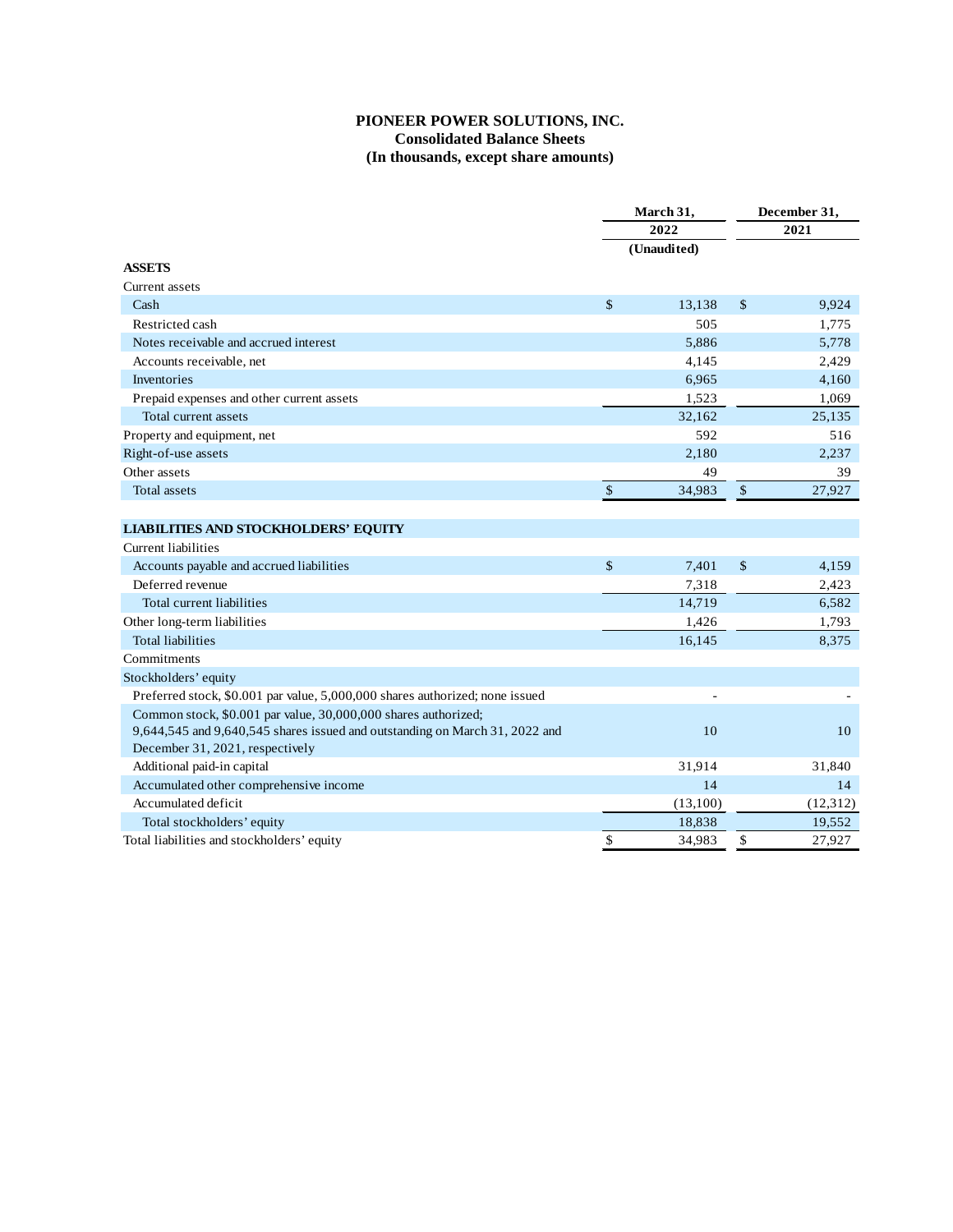## **PIONEER POWER SOLUTIONS, INC. Consolidated Statements of Operations (In thousands, except per share data) (Unaudited)**

|                                             |                           | <b>Three Months Ended</b><br>March 31, |               |          |  |
|---------------------------------------------|---------------------------|----------------------------------------|---------------|----------|--|
|                                             |                           |                                        |               |          |  |
|                                             |                           | 2022                                   |               | 2021     |  |
| Revenues                                    | $\boldsymbol{\mathsf{S}}$ | 6,036                                  | $\mathcal{S}$ | 3,502    |  |
| Cost of goods sold                          |                           | 5,161                                  |               | 3,343    |  |
| Gross profit                                |                           | 875                                    |               | 159      |  |
| Operating expenses                          |                           |                                        |               |          |  |
| Selling, general and administrative         |                           | 1,746                                  |               | 1,265    |  |
| Total operating expenses                    |                           | 1,746                                  |               | 1,265    |  |
| Loss from continuing operations             |                           | (871)                                  |               | (1,106)  |  |
| Interest income                             |                           | (101)                                  |               | (93)     |  |
| Other expense (income)                      |                           | 11                                     |               | (1, 343) |  |
| (Loss) income before taxes                  |                           | (781)                                  |               | 330      |  |
| Income tax expense (benefit)                |                           | 7                                      |               | (21)     |  |
| Net (loss) income                           | \$                        | (788)                                  | \$            | 351      |  |
|                                             |                           |                                        |               |          |  |
| (Loss) income per share:                    |                           |                                        |               |          |  |
| <b>Basic</b>                                | $\sqrt$                   | (0.08)                                 | \$            | 0.04     |  |
| Diluted                                     | \$                        | (0.08)                                 | \$            | 0.04     |  |
|                                             |                           |                                        |               |          |  |
| Weighted average common shares outstanding: |                           |                                        |               |          |  |
| <b>Basic</b>                                |                           | 9,641                                  |               | 8,726    |  |
| Diluted                                     |                           | 9,641                                  |               | 8,789    |  |